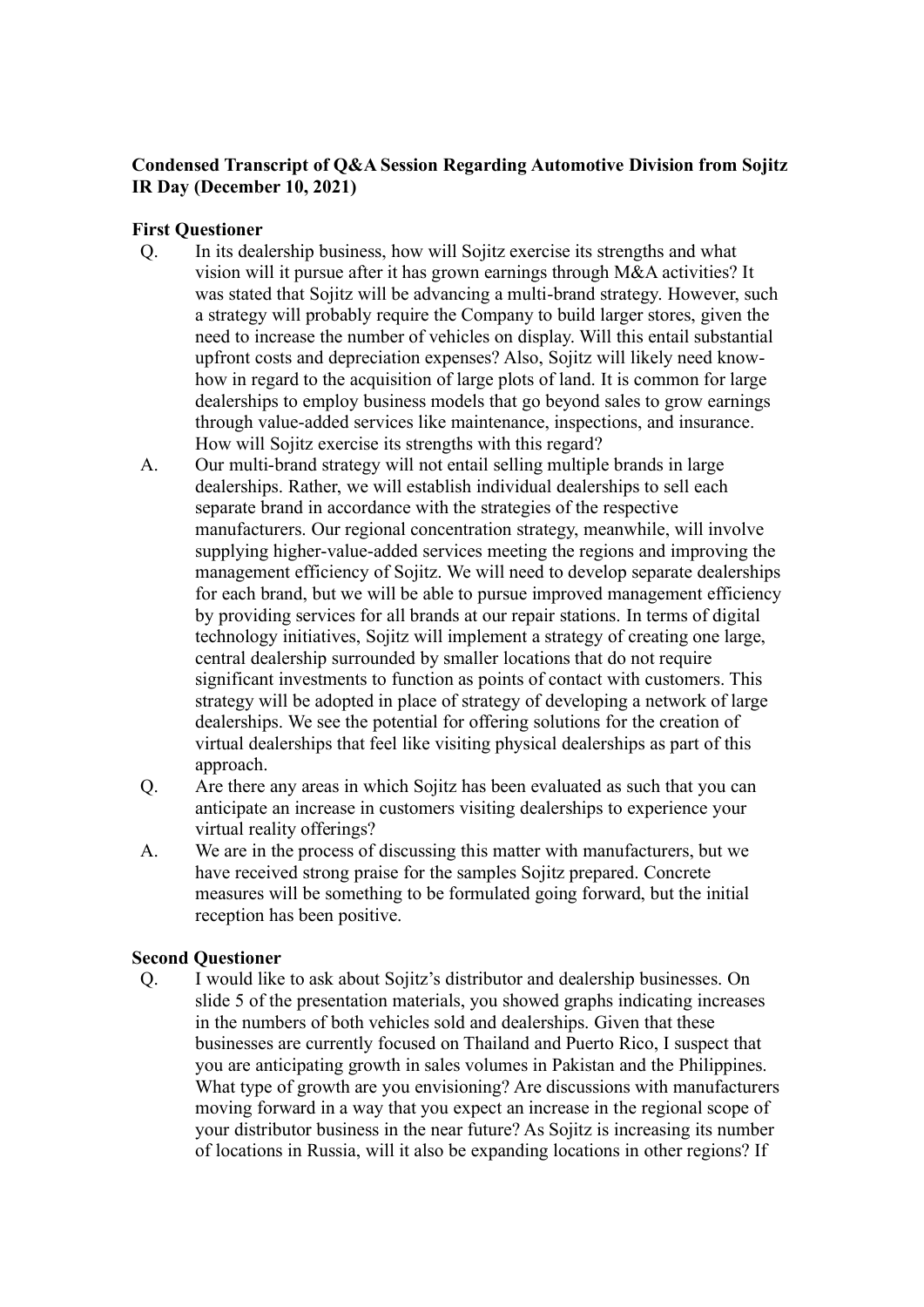so, how long do you expect this expansion to take?

- A. We are in the process of discussing one concrete project with Hyundai Motor Company and two projects with Zhejiang Geely Group Holding Co., Ltd. These discussions are moving forward, but I cannot offer any details on the locations of these projects at the moment. We also look to accelerate the expansion of our dealership network during the period of the Medium-Term Management Plan 2023. Meanwhile, our operations in Russia are more or less as we had envisioned. Accordingly, we will only be increasing our number of locations in this country by two or three. Larger increases will be pursued in Thailand, the Philippines, and Puerto Rico.
- Q. Sojitz has been developing a strategy of increasing the numbers of dealership locations under the control of its existing distributor business. Was the decision to include dealership strategies in the current medium-term management plan a reflection of this prior strategy coming into a sufficiently mature phase?
- A. The situation is as you describe. We have been selling niche automobile models in Thailand for the past decade. Hyundai's lack of factories in this region meant that it was less competitive than rivals who did have local factories. However, Hyundai has built a factory in Indonesia. The ability to import vehicles produced in Indonesia into Thailand will contribute to higher cost competitiveness. Hyundai wants to grow its sales volume in the Thai market by tenfold, and we therefore anticipate that it will find its current dealership network insufficient in the future. Accordingly, Sojitz will be looking to help expand this network. This country will serve as a case study for Sojitz strategically developing dealerships directly, as opposed to utilizing franchises to grow this network.
- Q. Will the range of models offered in Thailand be expanded as part of the efforts to grow sales volumes in this country tenfold?
- A. For the time being, the plan is to sell four models.
- Q. Why did Sojitz decide to start an automotive loan business in Mexico as part of its historic automotive operations? Also, what are your future plans for the automotive loans business?
- A. Sojitz has been engaged in the automotive loan business in the past, but it withdrew from this business. Accordingly, we have merely resumed these operations. Our automotive loan business is not limited to Mexico; we also have established a joint venture auto-financing company in the Philippines with JACCS Co., Ltd. Our strategy for the moment will be to grow our businesses in Mexico and the Philippines, rather than expanding the regional scope of these businesses. In Mexico, we plan to increase the number of brands we handle while developing our operations in a comprehensive manner encompassing leasing, rental, and insurance agencies alongside automotive loans.
- Q. To customers seeking to purchase automobiles, automotive loans and insurance are tools that help them make these purchases. In Sojitz's automotive loan businesses, who will assume the risks for such loans?
- A. In principle, Sojitz will assume the risks for automotive loans. However, we have in place frameworks for mitigating risks through means such as remote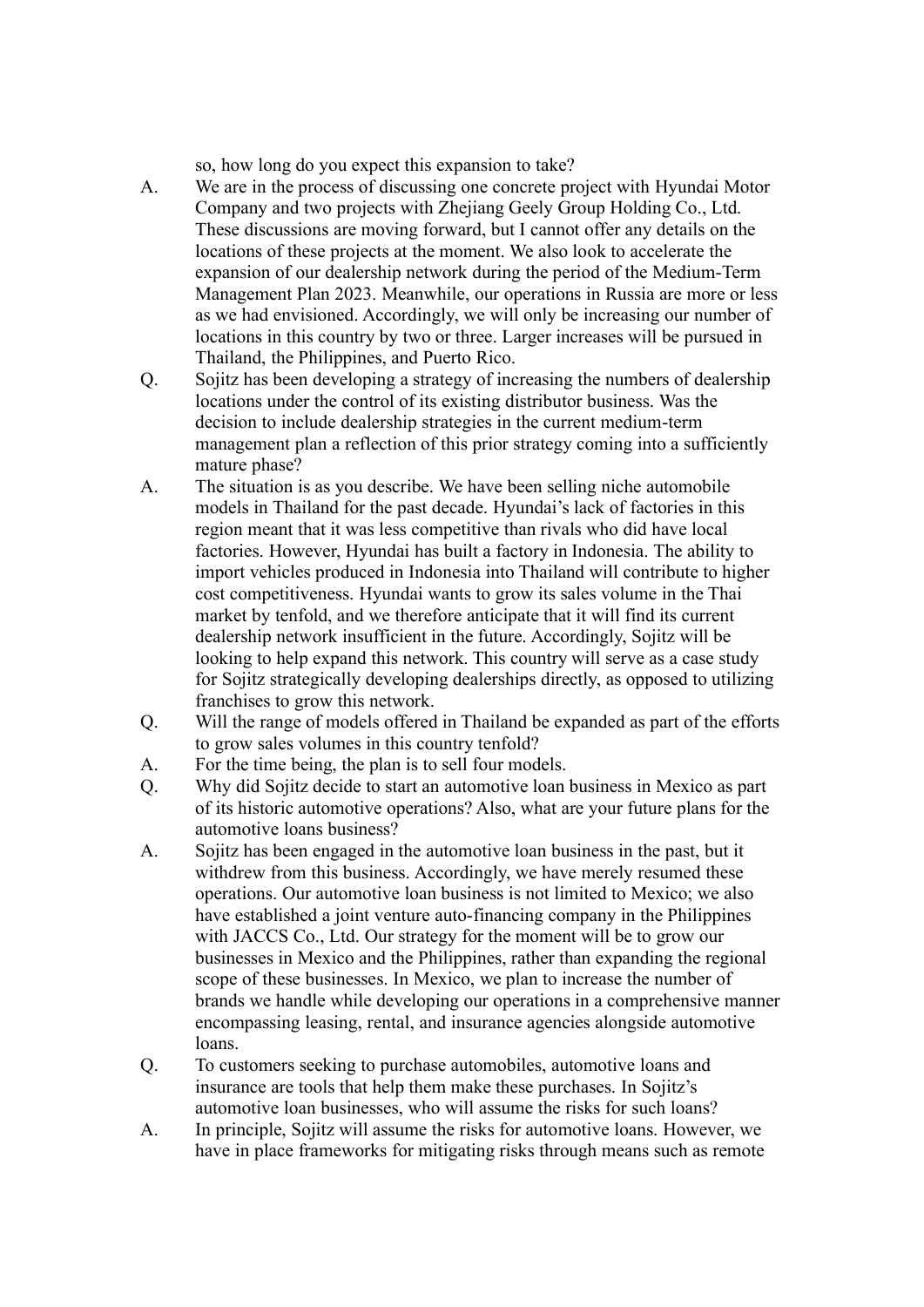control of vehicles.

- Q. I can imagine a lot of reasons, like credit risks, why Sojitz got out of the automotive loan business previously. Today, however, Internet of Things and other technologies can be used to protect assets. Has this situation lowered the risks associated with automotive loan businesses?
- A. Yes, this situation has lowered the risks.

## **Third Questioner**

- Q. Sojitz's automotive businesses are achieving substantial earnings growth, but this growth seems to be feeling the impacts of foreign exchange influences and business withdrawals. Sojitz will likely have to account for country risks and partner risks in the areas where it develops its businesses going forward. What risks do you need to address in existing businesses?
- A. It may feel like history is repeating itself, but we are working diligently to ensure that past failures do not reoccur. It goes without saying that manufacturers will develop vehicles and supply these to Sojitz. However, we see potential to mitigate risks by having Sojitz provide additional value through other roles. We also have expertise when it comes to limiting the volatility associated with foreign exchange and market condition fluctuations. For example, there are substantial risks associated with the long lead time between orders and sales of automobiles, but we will do everything in our power to reduce these risks.
- Q. Sojitz is developing automotive businesses in a lot of regions. Could you please offer some details on the contract conditions and profitability levels of specific regions or of operations associated with specific manufacturers?
- A. Contracts generally do not change much if the manufacturer is the same, but there are some differences based on the region, and profitability can vary among the models sold. Sojitz looks to propose high levels of value for manufacturers in order to receive preferential treatment when it comes to allocating stocks of vehicles and in terms of discounts.
- Q. Sojitz is planning to expand the range of models it offers in Thailand by importing vehicles from Indonesia. Is it safe to assume that profitability will improve in conjunction with increases in the numbers of automobiles sold?
- A. Yes, profitability will improve in conjunction with increases in the number of automobiles we sell.
- Q. Is there any chance that Sojitz will see improvements to profit margins from changes in sales mix, even if sales volumes do not increase? For example, could sales of large sport utility vehicles contribute to higher margins?
- A. The models to be supplied from the Indonesia factory will primarily be those for the mass market. Accordingly, the per-vehicle profit margins will be low. We will thus be looking to grow profits through higher sales volumes.

## **Fourth Questioner**

Q. What is Sojitz's view of Geely? Is it offering Sojitz beneficial contract conditions because its presence on the global stage is weak? How reliable are its automobiles? Could you please offer some basic information on this company?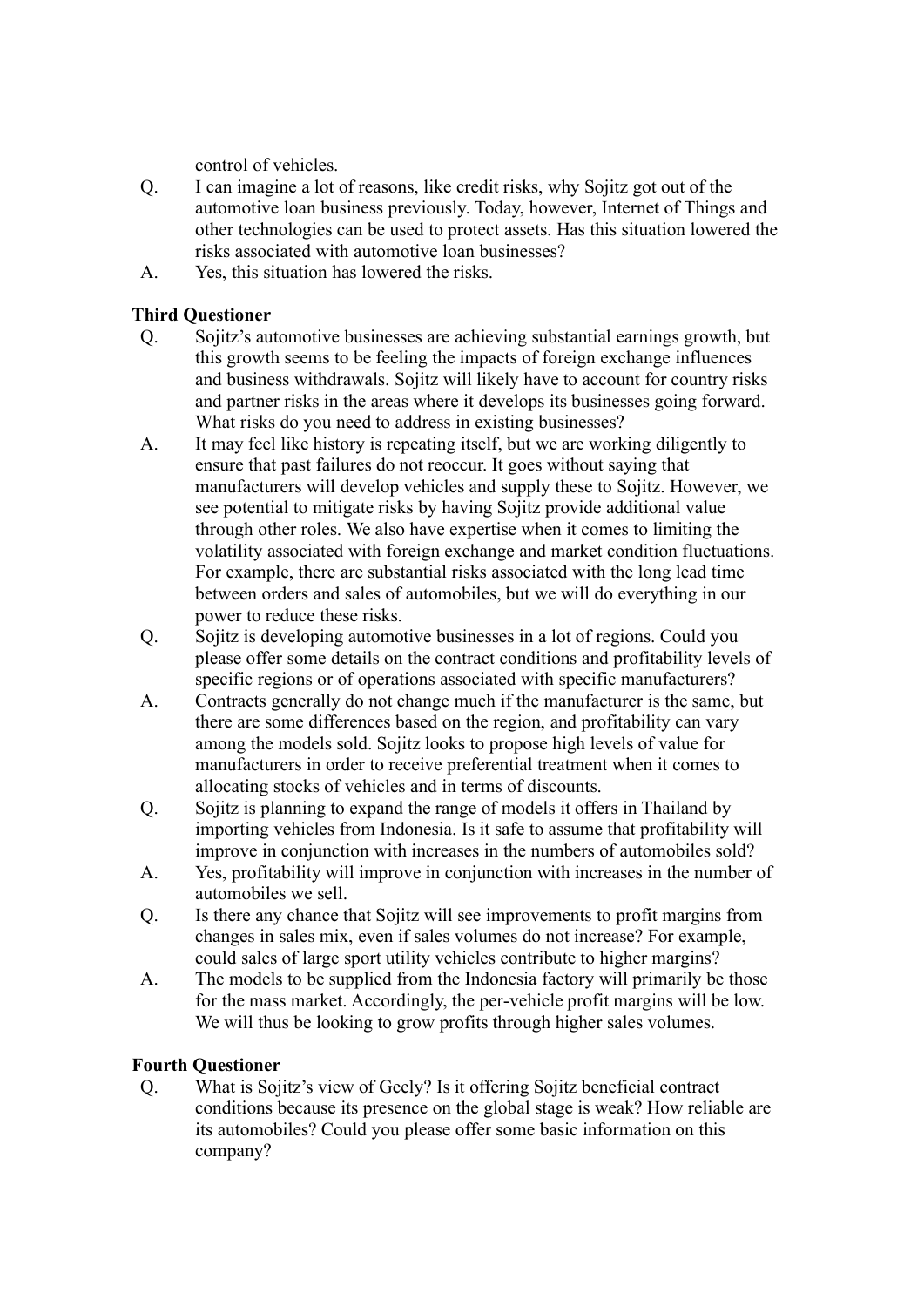A. Geely boasts a strong lineup of cost competitive automobiles that excel in terms of quality and design. It has also incorporated European tastes into its lineup by gaining control of the Volvo brand.

## **Fifth Questioner**

- Q. Slide 11 shows Sojitz's targets for the period after the medium-term management plan. What are the targets of the Automotive Division under the current medium-term management plan? It was stated that, on a Companywide basis, Sojitz is targeting returns of ¥25.0 billion from new investments during the period of Medium-Term Management Plan 2023. Around how much of these returns are slated to come from the Automotive Division?
- A. The Automotive Division posts cash return on invested capital (CROIC) of around 7% or 8%, whereas this level is roughly double this for the Infrastructure & Healthcare Division. For this reason, the amount of Companywide resources allocated to the Automotive Division is low in comparison to the Infrastructure & Healthcare Division. Nevertheless, we are moving ahead with acquisitions that will generate immediate returns, and new automobile sales businesses will take one or two years to develop. Earnings contributions from this business are thus expected to begin appearing around 2023 or 2024.
- Q. It sounds as though growth leading up to the year ending March 31, 2024, the final year of Medium-Term Management Plan 2023, will be pursued by achieving positions of profitability in the operations currently being developed in Pakistan and the Philippines and by securing returns from acquisitions that will immediately begin making contributions. Is this an accurate description of how the Automotive Division will approach the final year of the medium-term management plan?
- A. Profits will not only be pursued in Pakistan and the Philippines; we will also look to grow earnings by building upon other operations developed over the long history of the Automotive Division.

## **Sixth Questioner**

- Q. Sojitz's automotive businesses include new vehicle sales, secondhand vehicle sales, services, and financing. What is the distribution of profits among these four business areas?
- A. All of those business areas are included within our automobile sales businesses, and it is therefore difficult to provide a breakdown of the profits of specific business areas. However, I can say that, of the ¥5.5 billion forecast for profit for the year in the year ending March 31, 2022, between 80% and 90% will come from automobile sales businesses, which include sales of new and secondhand vehicles as well as insurance. The remaining 10% to 20% will come from auto-financing and service businesses.
- Q. In what areas do you see potential for growth going forward?
- A. The Automotive Division has three focus areas. Two of these, the distributor business and the dealership business, are positioned among our automobile sales businesses and will be focused on as core businesses for Sojitz. The third